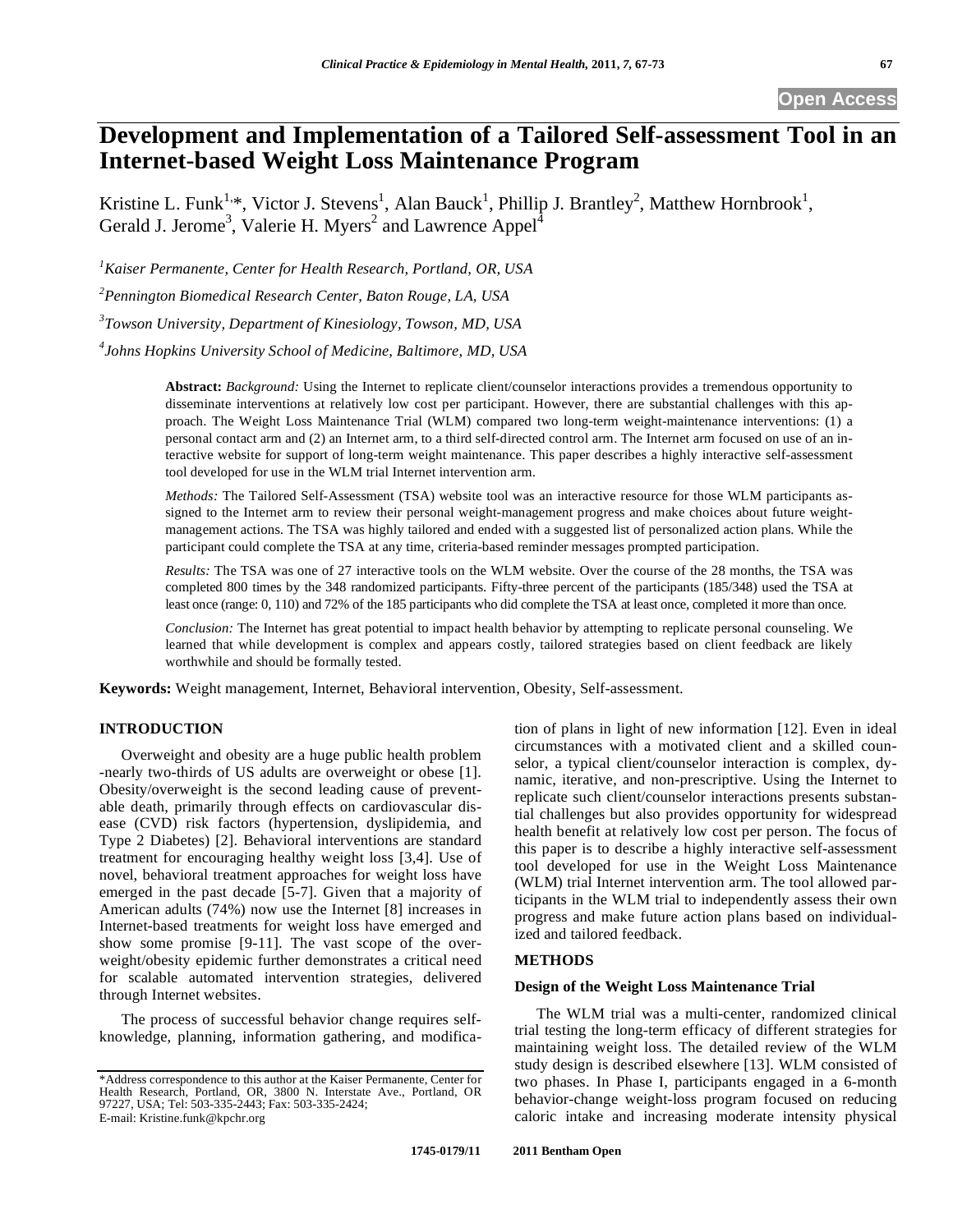activity. Those participants who lost 4 kg or more were eligible for Phase II in which individuals were randomized into one of three groups: 1) a self-directed condition, 2) a personal contact condition, where health counselors contacted participants monthly (telephone 9 times/year and face-toface 3 times/year), and 3) an Internet-based maintenance intervention using a website specifically designed to help participants maintain weight loss. Those assigned to the Internet-based intervention only received counseling through the website; they did not receive counseling from a person. The design process of the Internet intervention is fully described elsewhere [14] and the overall trial results have been published [15].

Participants recruited for WLM had a body mass index (BMI = weight in kg/height in cm<sup>2</sup>) of 25-45 and were taking medication for either hypertension or hyperlipidemia. To be eligible, volunteers were required to demonstrate Internet and email access by responding to an email and logging onto a screening website. Of the 1032 randomized participants, 348 were assigned into the Internet weight-loss maintenance arm. Table **1** lists demographics of the Internet participants. The group was diverse in terms of race and gender and over 60% had at least a college degree.

**Table 1. Internet Participant Demographics (N=348)** 

| Male                                         | 37%        |
|----------------------------------------------|------------|
| African American                             | 38%        |
| Age, years, mean (sd)                        | 55.7 (8.5) |
| College or post college degree               | 62%        |
| Annual income $>$ \$60,000/year <sup>a</sup> | 61%        |

<sup>a</sup> Seven missing values.

Participants assigned to this arm of the study were asked to use the website at least weekly to record their weight, physical activity, and other weight-loss efforts. The website was designed to provide a number of important intervention elements including: social support, self-monitoring, reliable information, supportive tools for change, accountability, tailored reinforcement messages and interactive modules (Fig. **1**). Many of the website features attempted to replicate the interaction a client might have during a one-on-one counseling session. The tailored self-assessment (TSA) was one of the most complex modules developed for the WLM Internet website and is the focus of this paper.

#### **TSA Tool**

The goal of the TSA was to provide a method for participants to review their personal weight-management progress and make choices about future weight-management actions. The TSA was available for participants to complete at any time. Prompts to complete the TSA were emailed to participants who had not completed the TSA and had met specific trigger criteria indicative of weight regain (see Table **2**).

# **Table 2. Trigger Criteria Used for Sending TSA Reminder Messages**

| Current weight compared to start of<br><b>Internet Intervention:</b> | Reminder message sent: |
|----------------------------------------------------------------------|------------------------|
| No more than 5 pounds above                                          | Every 3 months         |
| 5 pounds or more                                                     | Every 30 days          |

First published in J Med Internet Res 2008 (Jan 25); 10(1):e1.



**Fig. (1).** Key interactive website features: first published in J Med Internet Res 2008 (Jan 25):10(1)e1 by same author.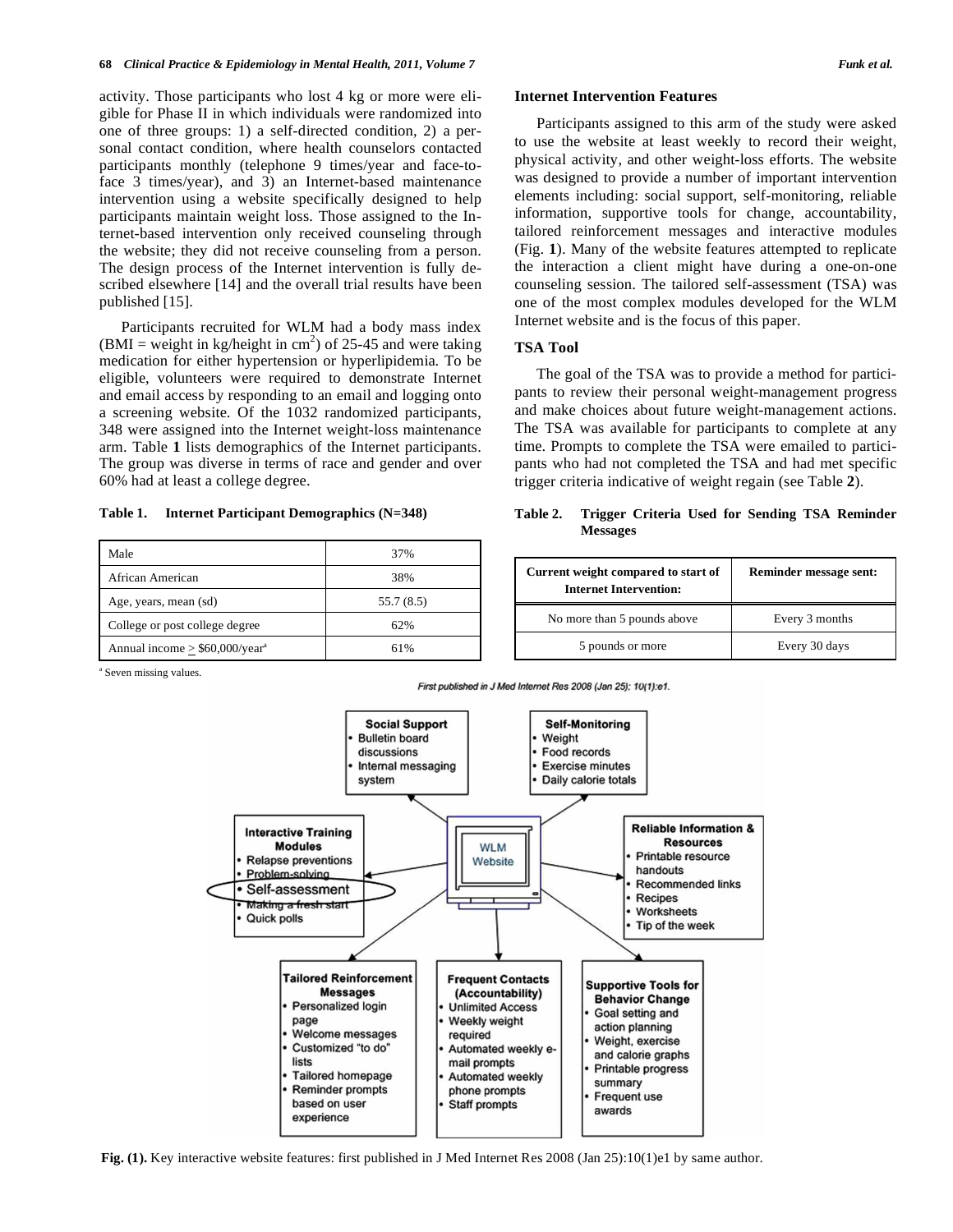Similar to what might happen during a one-on-one counseling session, the TSA guided the participant toward optimal behavior change actions, yet ultimately facilitated choice about the direction of the session. The session took only a few minutes to complete. Using motivational interviewing techniques, the TSA was based on the FRAMES model for effective brief interventions [16]. The acronym FRAMES stands for feedback, rolling with resistance, advice about change, menu of options for change, empathy and supporting self-efficacy. A high-level overview of the flow of events in the TSA is shown in Fig. (**2**) and explained below. Each step in the process was individualized and tailored according to the participant's selected area of focus and history of activity on the website.

# **Start TSA**

The initial button for beginning the TSA was located on the homepage of the Internet intervention website. While participants could complete the self-assessment anytime, use was prompted when the participant saw the message, "Do Self-Assessment Now," or "Self-Assessment done, do again?" as options on their homepage, depending on how long it had



been since they last completed a TSA and their current weight status (Table **2**).

### **Personalized Feedback Report**

When starting the TSA, the first screen participants viewed was a personalized feedback report showing their weight over the course of the study. The purpose of the report was to provide an individualized, real-time information progress report. Behavior theory suggests that to make changes, a participant must engage in a self-assessment about current progress. Fig. (**3**) contains a sample feedback report. If the participant chose to continue with the selfassessment, the next step was for the participant to consider and select an answer to a key weight assessment question (explained next).

#### **Key Weight Assessment Question**

"Only you can evaluate your progress toward your weight goals. How would you describe your weightmanagement efforts of the past 30 days? Click on the box that most closely describes you." This question allowed participants to observe their current status and make a choice about how to continue. The answer choices ranged from, "doing great," to "really struggling," and depending on the participant's selection, a tailored affirmation message as well as a tailored pathway toward an action plan was shown. For our internal data systems, we considered the TSA complete when the key weight assessment question was answered.

#### **Affirmation Statement**

As with any website application, at anytime during the TSA the participant could opt to quit. Counseling techniques, like affirmation statements to build self-efficacy, are interwoven into the TSA to encourage the participant to press on and keep doing the hard work of making changes. Affirmation statements differed according to how the participant answered the weight assessment question. Table **3** shows the weight assessment question, potential answers to be selected by the participant, and the corresponding affirmation statement. This example of tailoring the affirmation again follows a motivational interviewing style by reflecting back to the participant what they have already indicated and allowing the participant to confirm their choice. The affirmation statement specifically attempts to replicate a counselor who utilizes reflective listening techniques.

# **Behavior-Change Options**

If the participant responded that she/he is doing well by selecting either the first or second answer, an encouragement message and an immediate action plan was displayed. In this scenario, the participant has completed the TSA and can select the suggested action plan. For those who are doing well, the encouragement message and suggested action plan reads:

"Take just a moment right now to reflect about what has made you successful. What is working for you? Your experience will no doubt be very helpful to other WLM participants. We encourage you to consider telling your success story on the participant bulletin board".

Encouraging participants to tell their story was facilitated by the words "success story" being directly linked to the **Fig. (2).** High-level overview of the TSA flow. **Fig. (2).** High-level overview of the TSA flow.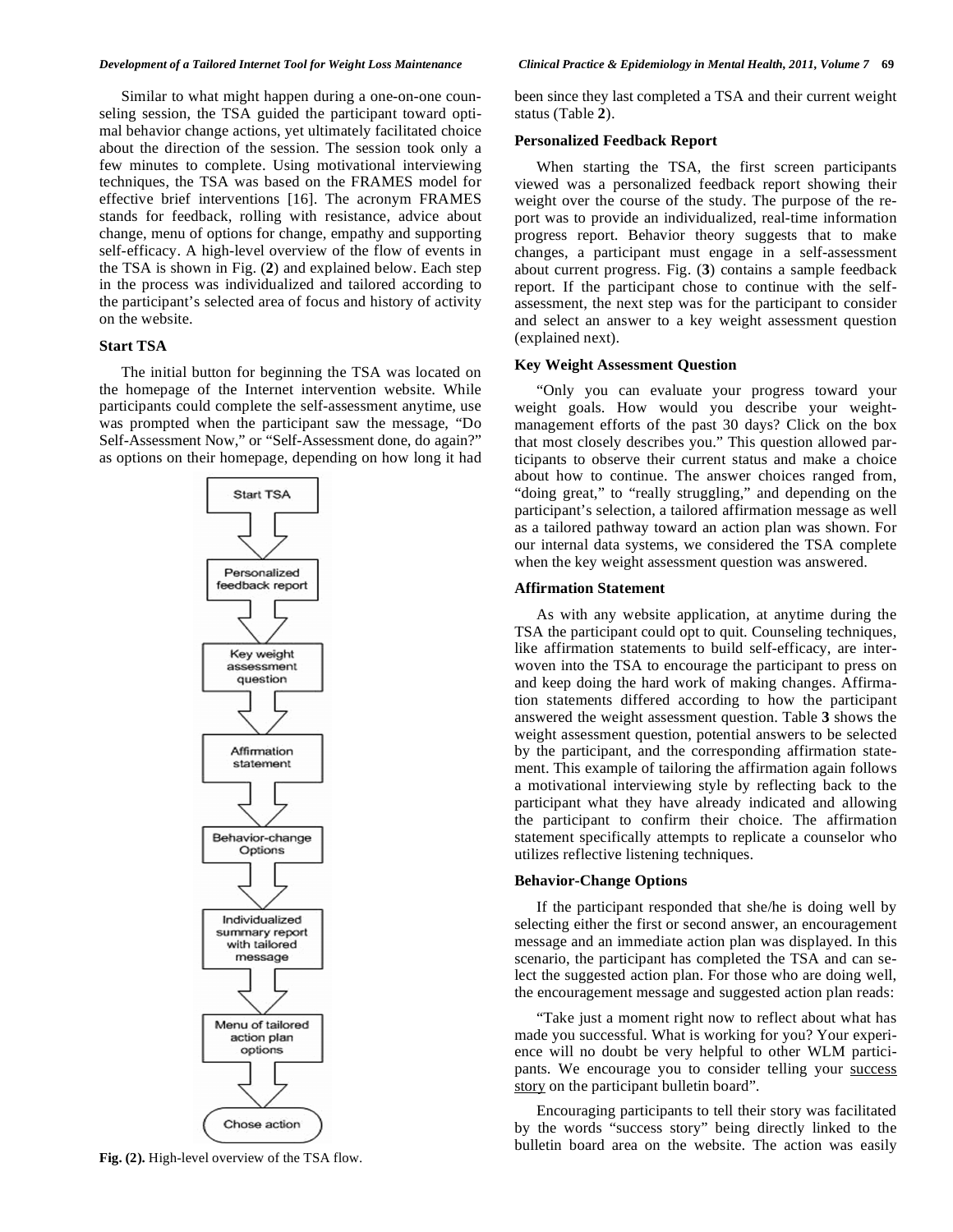Dear <Participant First Name>

In order to know where you're going you need to know where you are. This is as true for a hike in the wilderness as it is for managing your weight. Periodic self-assessments can help you stay on track.

This interactive Self Assessment Tool is tailored to you and you alone! It is designed to help you manage your weight. The tool provides personal feedback and allows you to make choices that determine the direction you wish to go. Each step along the way is completely customized.

Here is a snapshot of your Personal Weight History in WLM. This will give you an idea of where you are so you can decide where you are going...

My Personal WLM Weight History Most recent weight on record: <participant's most recent entered weight><br>Change in weight in Phase II: <change in weight in Phase II> Number of months in Phase II: < number of months in Phase II> Change in weight since Phase I: < change in weight since beginning of Phase I>

If this is not accurate, go to the keeping track calendar to edit.

Phase I = Initial 6-month weight loss program Phase II = 2-year weight loss maintenance interventions for randomized participants

**Fig. (3).** Feedback report.

**Table 3. Weight Assessment and Affirmation** 

| <b>Weight Assessment Question:</b>                                                                                                         |                                                                                     |  |
|--------------------------------------------------------------------------------------------------------------------------------------------|-------------------------------------------------------------------------------------|--|
| Only YOU can evaluate your progress toward your weight goals. How would you describe your weight management efforts over the past 30 days? |                                                                                     |  |
| Answer                                                                                                                                     | <b>Affirmation</b>                                                                  |  |
| I'm doing great, I'm right where I want to be.                                                                                             | Wow, that must feel great.                                                          |  |
| All things considered, I'm doing fine. I'm content with where I'm at.                                                                      | Super, you're feeling good about your progress.                                     |  |
| I'm not completely satisfied with my progress. I've lost some motiva-<br>tion and I could be doing better.                                 | You're not doing as well as you'd like.<br>What are you ready to consider?          |  |
| I'm very disappointed with my progress. I'm experiencing some slips<br>and setbacks. I sense a full-blown relapse right around the corner. | You're disappointed with your progress.<br>What are you ready to consider?          |  |
| I'm not making any progress. I'm having some serious struggles with<br>my weight.                                                          | You're struggling and that's frustrating to you.<br>What are you ready to consider? |  |

implemented by the participant by clicking on the link and posting a message about what was working. Such an action is appropriate for a participant who feels she/he is doing well; it reinforces success and provides encouragement to other participants.

If the participant selected an answer that reflected less positive progress, a list of possible behavior-change options became available. In a face-to-face counseling session, a "live" counselor would likely encourage a participant who was not satisfied with his or her current progress to pare down the options, focus on one area and consider making small changes to build success. The behavior-change options used for the TSA were based on the behavior-change guidelines that served as a foundation for the entire intervention (Table **4**). The topics included food records, calories, motivation, exercise plan, accountability and support, information, and behavior change techniques.

# **Individualized Summary Report with Tailored Message**

A focused and tailored message was generated based on the behavior-change option selected by the participant. The tailoring involved complex, behind-the-scenes decision trees based on the current progress of the participant for the selected option compared to the study's behavioral guideline. For instance, if a participant chose food records, a tailored message that considered the participant's record-keeping entry history, the study guideline for record-keeping, and the participant's self-entered goals for record keeping appeared. Each of the seven behavior-change options had between 4 and 10 tailored message possibilities. In total, there were 46 message templates, each individually tailored to the participant's progress and based on one or more of 28 different website use variables computed behind the scenes. The behavior-change options, a message template, and a sample tailored message are shown in Fig. (**4**).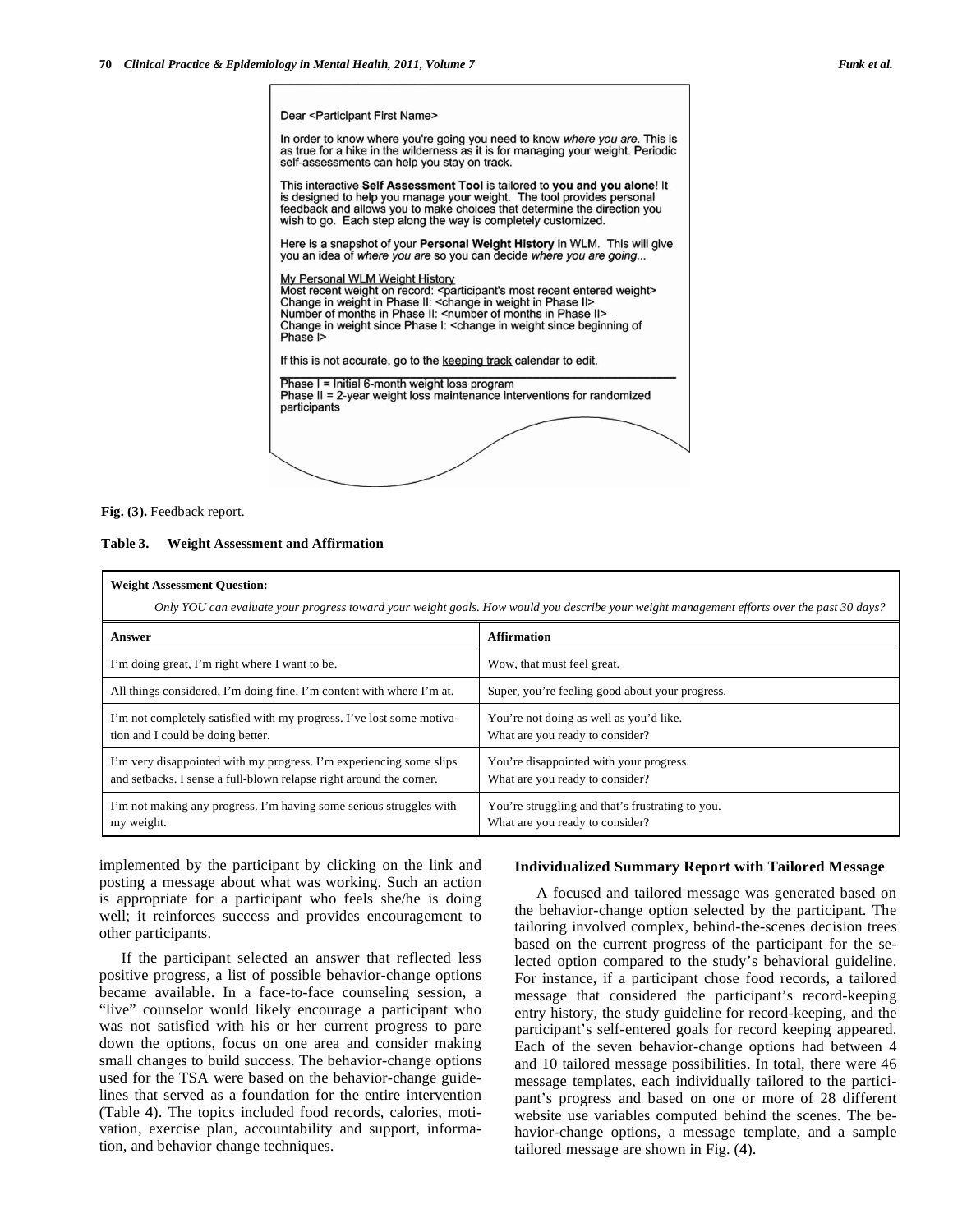#### **Table 4. Behavioral Guidelines and Recommendations**

| <b>Guidelines</b>                          | <b>Recommendation</b>                                                                                                                                                                                                                                                                                                                                                      |
|--------------------------------------------|----------------------------------------------------------------------------------------------------------------------------------------------------------------------------------------------------------------------------------------------------------------------------------------------------------------------------------------------------------------------------|
| 1. Weigh yourself                          | Weigh yourself weekly and keep records of your weight.                                                                                                                                                                                                                                                                                                                     |
| 2. Keep calories in moderation             | To maintain current weight:<br><b>Women:</b> Consume approximately 2000 calories each day to maintain weight.<br>Men: Consume approximately 2500 calories each day to maintain weight.<br>For continued weight loss:<br>Women: Consume approximately 1500-1800 calories each day to lose weight.<br>Men: Consume approximately 2000-2300 calories each day to lose weight. |
| 3. Exercise regularly                      | Gradually increase your exercise duration beyond 180 minutes of moderate-intensity activity per week to<br>achieve 225 minutes per week. (35-40 minutes, 6 days per week).                                                                                                                                                                                                 |
| 4. Keep records when you need more control | Keep 3-7 food records per week when you:<br>Want to lose weight<br>Need to stop weight gain<br>Anticipate or encounter difficult life situations<br>Keep daily records of your exercise minutes.                                                                                                                                                                           |
| 5. Be an active study participant          | Interact at least weekly with the website and attend clinic visits.                                                                                                                                                                                                                                                                                                        |



**Fig. (4).** Behavior-change topics, tailored messages, template and sample message.

# **Menu of Tailored Action Plan Options**

At this point in the TSA, the participant has reviewed his or her progress and selected a specific behavior-change focus. The final screen for each behavior-change area was a tailored menu of appropriate next-step actions. The participant could choose any or all of the options, or take what has been learned so far and determine his or her own plan. The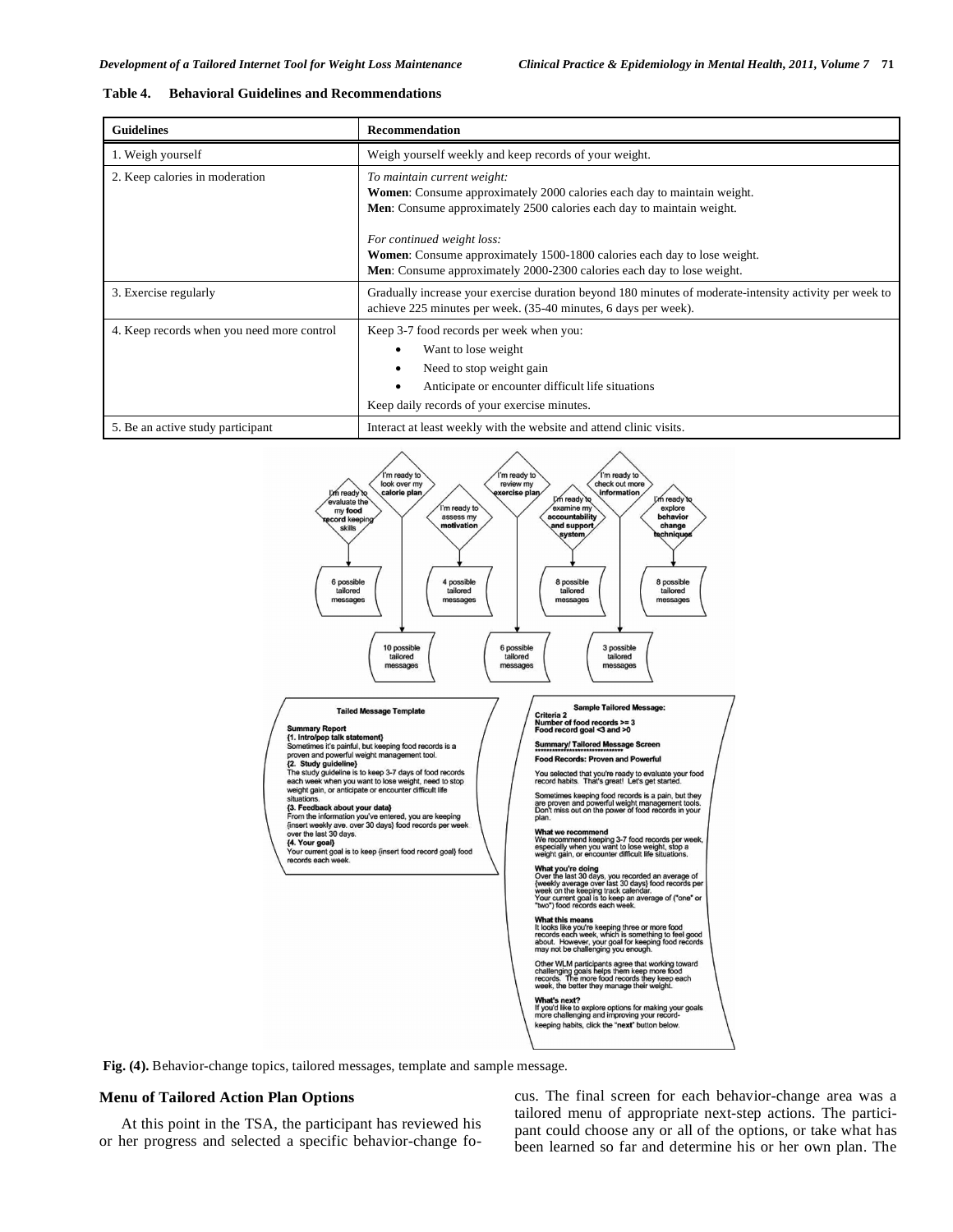options listed varied based on behind-the-scene criteria and the choice made by the participant in the previous step. Options ranged from selecting suggested links on the website that facilitated action in the focus area to reviewing key principles about behavior change or soliciting support on the bulletin board from participants experiencing similar barriers or setbacks. For each of the 46 tailored messages, there was a different list of action plan options. Each list contained 3 to 6 action plan options related to the topic area.

# **RESULTS**

### **Use of the TSA**

The TSA was one of over 27 interactive tools available on the WLM website. While the designers and content providers of the website desired to build features that would appeal to all participants, we understood that features would vary in usefulness for individual participants. Our goal was to provide enough variety and fresh content that all participants would find some tools helpful. The TSA, like all other modules on the website, was likely to be a tool that only some participants embraced as an essential self-check and other participants might not choose to use or, once used, would not find helpful. While our study was not designed to assess the preference of each website tool among participant users, it was designed to provide a variety of behaviorallybased modules that could be part of an overall plan to manage weight.

Over the 28 months of Phase II, the TSA was completed a total of 800 times. Fifty-three percent of the 348 participants randomized into the Internet arm of the study completed the TSA at least one time (range: 0, 110). Use of the TSA varied considerably. Forty-seven percent of the participants did not access the TSA at all, while 72% of the 185 participants who did complete the TSA at least once, completed it more than once. (see Fig. **5**).

#### **DISCUSSION**

These results may first appear somewhat discouraging especially in context to the perceived resources required to design, develop, and implement the TSA. However, the limitations discussed here and valuable lessons learned can help advance the field of designing and implementing behavioral Internet interventions for weight management.

The seemingly impossible task of replicating a personalized, one-on-one counseling session is, in fact, possible, at least to some extent. Our research did not include nonparticipant beta testers and focus group feedback about the TSA usefulness due to a limitation of time and resources. Even so, the complexity of counseling can be systematized and tailored (albeit in a non-personal way). Live counselors have the advantage of in-session information. They not only use objective information from and about the participant, they use clinical judgment, interpret the context of environment, read voice tone and body language, and have a real relationship with the participant. Counselors interpret all these data to direct the session discussion. Good counseling, however, diminishes the role of the counselor and in turn, gives power and choice to the client [16]. A pre-determined, but highly complex set of steps focused on specific actions plans, such as was done in creating the TSA, can act as a virtual counselor, especially if the client is ready to make changes and pre-determined criteria are developed from real counseling experience. The TSA (and other interactive modules) present non-biased reflections in response to participant input and, in that sense, lend counseling power to the participant. This aspect of Internet counseling is fertile ground for learning and enriching the field, and for discovering how to use the Internet to potentially reach larger, less accessible populations with effective interactions.

Tailoring is complex and expensive. Programming steps on a website that sequentially lead a user down a specific pathway of choices is relatively straightforward compared to tailoring that interaction to the individual. Tailoring the TSA involved complex decision trees using past progress, personal goals, and study guidelines to create individualized responses. Complicated "if" and "then" programming was necessary to execute this module. The overall cost analysis for the development and implementation of the WLM Internet intervention is published [17]. In short, the Internet intervention cost \$617 per participant to implement and 90% of that cost was labor. A limitation of this research is that it did not include a formal cost analysis of the development of just



**Fig. (5).** Proportion of participants completing the tailored self assessment (N=348).